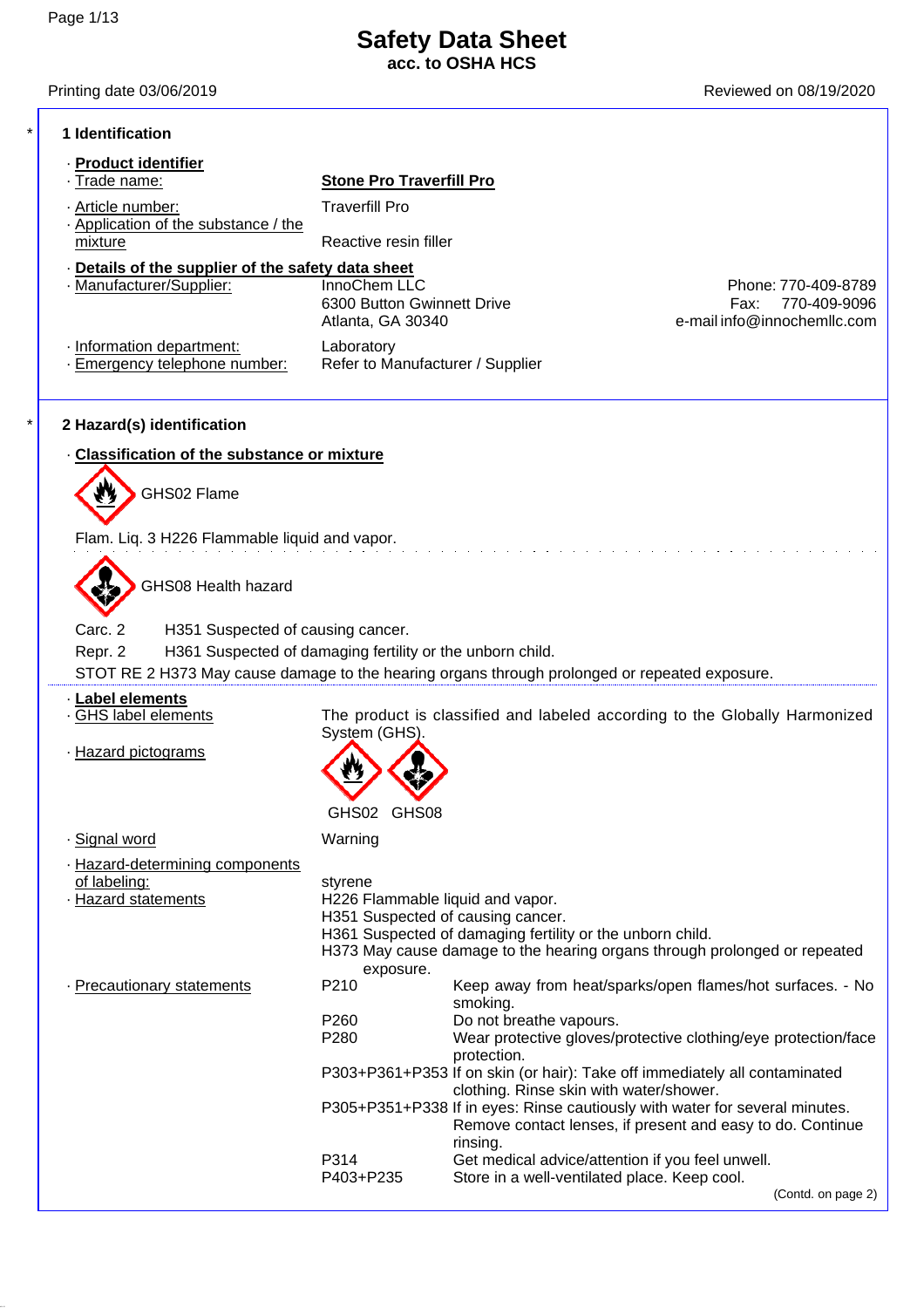\*

# **Safety Data Sheet**

**acc. to OSHA HCS**

| Trade name: Stone Pro Traverfill Pro       |                                  |                                                                                                                                                                                                                                                                                                                                                                                                                                                                                          |                      |
|--------------------------------------------|----------------------------------|------------------------------------------------------------------------------------------------------------------------------------------------------------------------------------------------------------------------------------------------------------------------------------------------------------------------------------------------------------------------------------------------------------------------------------------------------------------------------------------|----------------------|
|                                            |                                  |                                                                                                                                                                                                                                                                                                                                                                                                                                                                                          | (Contd. of page 1)   |
|                                            | P405<br>P501                     | Store locked up.<br>Dispose of contents/container in accordance with local/<br>regional/national/international regulations.                                                                                                                                                                                                                                                                                                                                                              |                      |
| Classification system:                     |                                  |                                                                                                                                                                                                                                                                                                                                                                                                                                                                                          |                      |
| · NFPA ratings (scale 0 - 4)               |                                  | Health = $0$<br>$Fire = 3$                                                                                                                                                                                                                                                                                                                                                                                                                                                               |                      |
|                                            |                                  | Reactivity = $0$                                                                                                                                                                                                                                                                                                                                                                                                                                                                         |                      |
| - HMIS-ratings (scale 0 - 4)               | <b>HEALTH</b>                    | Health = 1                                                                                                                                                                                                                                                                                                                                                                                                                                                                               |                      |
|                                            | <b>FIRE</b>                      | $3\overline{m}$ ire = 3<br>REACTIVITY $_0$ Reactivity = 0                                                                                                                                                                                                                                                                                                                                                                                                                                |                      |
| Other hazards                              |                                  | During processing and product hardening the network generator is released as<br>fume. Consequently, take care for adequate air conditioning and for fume                                                                                                                                                                                                                                                                                                                                 |                      |
| - Results of PBT and vPvB assessment       | exhaustion on request.           |                                                                                                                                                                                                                                                                                                                                                                                                                                                                                          |                      |
| $\cdot$ PBT:                               | Not applicable.                  |                                                                                                                                                                                                                                                                                                                                                                                                                                                                                          |                      |
| ∙ vPvB:                                    | Not applicable.                  |                                                                                                                                                                                                                                                                                                                                                                                                                                                                                          |                      |
| 3 Composition/information on ingredients   |                                  |                                                                                                                                                                                                                                                                                                                                                                                                                                                                                          |                      |
| <b>Chemical characterization: Mixtures</b> |                                  |                                                                                                                                                                                                                                                                                                                                                                                                                                                                                          |                      |
| Description:                               |                                  | Mixture of the substances listed below with nonhazardous additions.                                                                                                                                                                                                                                                                                                                                                                                                                      |                      |
| · Dangerous components:<br>CAS: 1317-65-3  | calcium carbonate, natural (GCC) |                                                                                                                                                                                                                                                                                                                                                                                                                                                                                          | 50-100%              |
| EINECS: 215-279-6                          |                                  |                                                                                                                                                                                                                                                                                                                                                                                                                                                                                          |                      |
| CAS: 100-42-5<br>EINECS: 202-851-5         | styrene                          |                                                                                                                                                                                                                                                                                                                                                                                                                                                                                          | 12.5-25%             |
| Index number: 601-026-00-0                 | <b>Elam. Lig. 3, H226</b>        | Carc. 2, H351; Repr. 2, H361; STOT RE 2, H373; Asp. Tox. 1, H304                                                                                                                                                                                                                                                                                                                                                                                                                         |                      |
|                                            |                                  | <b>O</b> Acute Tox. 4, H332; STOT SE 3, H335                                                                                                                                                                                                                                                                                                                                                                                                                                             |                      |
| CAS: 13463-67-7                            | titanium dioxide                 |                                                                                                                                                                                                                                                                                                                                                                                                                                                                                          | $1\%$                |
| EINECS: 236-675-5                          | Carc. 2, H351                    |                                                                                                                                                                                                                                                                                                                                                                                                                                                                                          |                      |
| · Additional information:                  |                                  | For the wording of the listed hazard phrases refer to section 16.                                                                                                                                                                                                                                                                                                                                                                                                                        |                      |
| <b>4 First-aid measures</b>                |                                  |                                                                                                                                                                                                                                                                                                                                                                                                                                                                                          |                      |
| <b>Description of first aid measures</b>   |                                  |                                                                                                                                                                                                                                                                                                                                                                                                                                                                                          |                      |
| General information:                       |                                  | Take affected persons out into the fresh air.                                                                                                                                                                                                                                                                                                                                                                                                                                            |                      |
|                                            |                                  | Position and transport stably on side.                                                                                                                                                                                                                                                                                                                                                                                                                                                   |                      |
|                                            |                                  | Immediately remove any clothing soiled by the product.<br>Symptoms of poisoning may even occur after several hours; therefore medical                                                                                                                                                                                                                                                                                                                                                    |                      |
|                                            |                                  | observation for at least 48 hours after the accident.                                                                                                                                                                                                                                                                                                                                                                                                                                    |                      |
| · After inhalation:                        |                                  | Supply fresh air. If required, provide artificial respiration. Keep patient warm.                                                                                                                                                                                                                                                                                                                                                                                                        |                      |
|                                            |                                  | Consult doctor if symptoms persist.                                                                                                                                                                                                                                                                                                                                                                                                                                                      |                      |
|                                            | transportation.                  | In case of unconsciousness place patient stably in side position for                                                                                                                                                                                                                                                                                                                                                                                                                     |                      |
| · After skin contact:                      |                                  | If skin irritation continues, consult a doctor.                                                                                                                                                                                                                                                                                                                                                                                                                                          |                      |
|                                            |                                  | Immediately wash with water and soap and rinse thoroughly.                                                                                                                                                                                                                                                                                                                                                                                                                               |                      |
| <u>- After eye contact:</u>                | consult a doctor.                | Rinse opened eye for several minutes under running water. If symptoms persist,                                                                                                                                                                                                                                                                                                                                                                                                           |                      |
| · After swallowing:                        |                                  | If symptoms persist consult doctor.                                                                                                                                                                                                                                                                                                                                                                                                                                                      |                      |
| · Information for doctor:                  |                                  | With reference to section 2 the formulation contains styrene in the indicated                                                                                                                                                                                                                                                                                                                                                                                                            |                      |
|                                            |                                  | mass concentration range. Styrene fumes will preferably be incorporated by<br>inhalation via respiratory tract, skin resorption is currently considered as an<br>inferior way of incorporation. In case of inhalation styrene is absorbed in a 60-<br>90% range. Distribution in organism occurs rapidly, the maximum blood<br>concentration can be analyzed after one hour after incorporation. Styrene<br>exposition affects skin, mucous membranes, and central nervous system (CNS). |                      |
|                                            |                                  |                                                                                                                                                                                                                                                                                                                                                                                                                                                                                          | (Contd. on page $3)$ |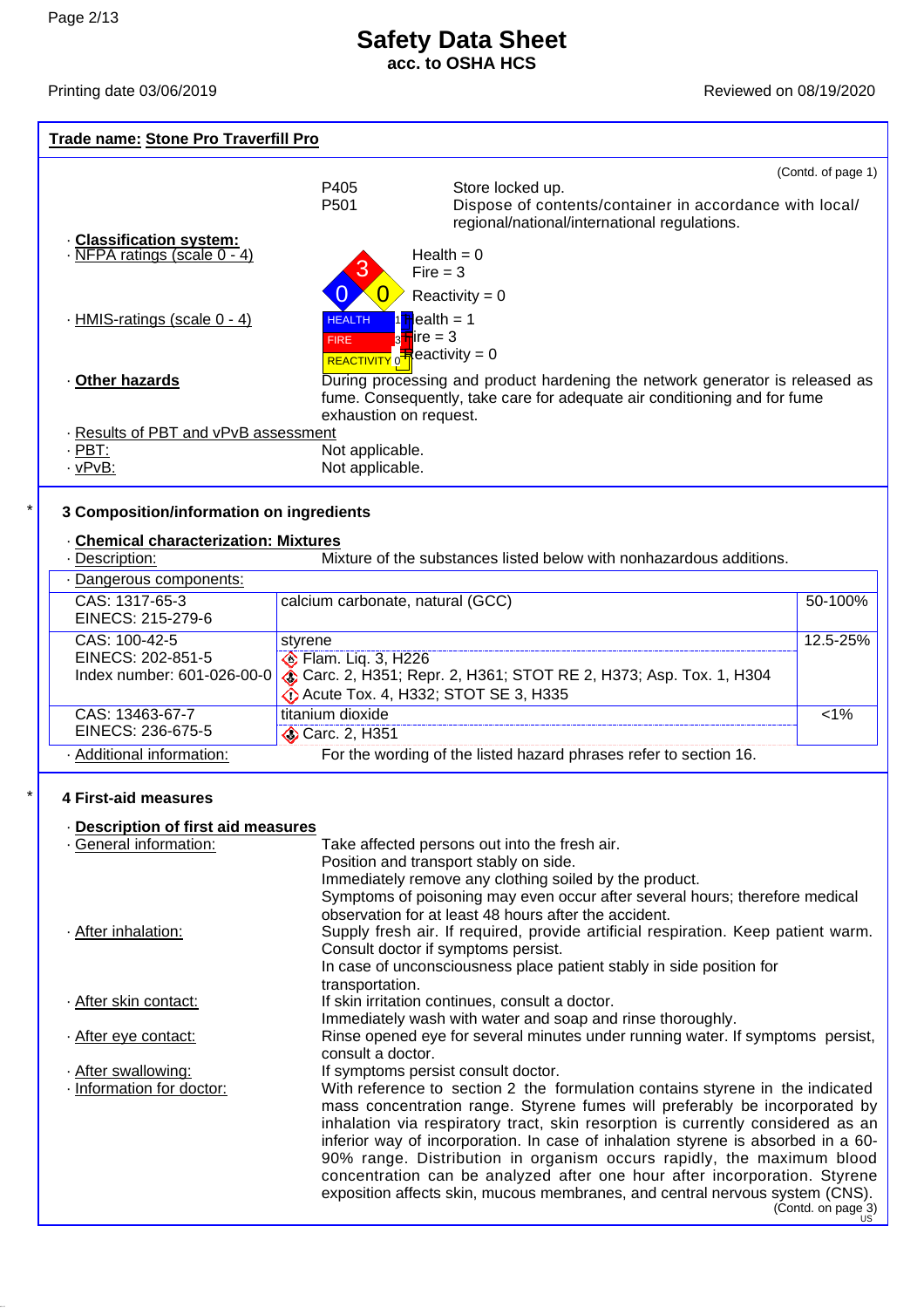# **Safety Data Sheet**

**acc. to OSHA HCS**

| Trade name: Stone Pro Traverfill Pro                                                                                                 |                                                                                                                                                                                                                                                                          |  |
|--------------------------------------------------------------------------------------------------------------------------------------|--------------------------------------------------------------------------------------------------------------------------------------------------------------------------------------------------------------------------------------------------------------------------|--|
|                                                                                                                                      | (Contd. of page 2)                                                                                                                                                                                                                                                       |  |
|                                                                                                                                      | Acute damages / risks to health:                                                                                                                                                                                                                                         |  |
|                                                                                                                                      | In case of styrene poisoning mainly damages to and interactions with central<br>nervous system (CNS) arise. In concentration ranges above 200 ml/m3 symptoms<br>such as fatigue, nausea, imbalance and prolonged response times are observed.<br>Chronical health risks: |  |
|                                                                                                                                      | Effects at central and peripheral nervous system and respiratory tract are evident<br>in literature.                                                                                                                                                                     |  |
|                                                                                                                                      | Main health risks are:<br>- prolonged response times                                                                                                                                                                                                                     |  |
|                                                                                                                                      | - reduced cognitive performance, partial amnesia                                                                                                                                                                                                                         |  |
|                                                                                                                                      | - retardation of nervous impulse transition speed<br>- disturbances of pulmonary function                                                                                                                                                                                |  |
| Most important symptoms and                                                                                                          |                                                                                                                                                                                                                                                                          |  |
| effects, both acute and delayed                                                                                                      | <b>Breathing difficulty</b><br>Headache                                                                                                                                                                                                                                  |  |
|                                                                                                                                      | <b>Dizziness</b>                                                                                                                                                                                                                                                         |  |
|                                                                                                                                      | Coughing                                                                                                                                                                                                                                                                 |  |
|                                                                                                                                      | Nausea                                                                                                                                                                                                                                                                   |  |
| Danger                                                                                                                               | Danger of impaired breathing.                                                                                                                                                                                                                                            |  |
| Indication of any immediate<br>medical attention and special                                                                         |                                                                                                                                                                                                                                                                          |  |
| treatment needed                                                                                                                     | If swallowed, gastric irrigation with added, activated carbon.                                                                                                                                                                                                           |  |
|                                                                                                                                      |                                                                                                                                                                                                                                                                          |  |
| <b>5 Fire-fighting measures</b><br><b>Extinguishing media</b><br>· Suitable extinguishing agents:<br>· For safety reasons unsuitable | CO2, extinguishing powder or water spray. Fight larger fires with water spray or<br>alcohol resistant foam.                                                                                                                                                              |  |
| extinguishing agents:                                                                                                                | Water with full jet                                                                                                                                                                                                                                                      |  |
| Special hazards arising from the                                                                                                     |                                                                                                                                                                                                                                                                          |  |
| substance or mixture                                                                                                                 | Formation of toxic gases is possible during heating or in case of fire.<br>In case of fire, the following can be released:                                                                                                                                               |  |
|                                                                                                                                      | Carbon monoxide (CO)                                                                                                                                                                                                                                                     |  |
|                                                                                                                                      | Nitrogen oxides (NOx)                                                                                                                                                                                                                                                    |  |
| Advice for firefighters                                                                                                              | In certain fire conditions, traces of other toxic gases cannot be excluded                                                                                                                                                                                               |  |
| · Protective equipment:                                                                                                              | Wear self-contained respiratory protective device.                                                                                                                                                                                                                       |  |
|                                                                                                                                      | Do not inhale explosion gases or combustion gases.                                                                                                                                                                                                                       |  |
|                                                                                                                                      | Wear fully protective suit.                                                                                                                                                                                                                                              |  |
|                                                                                                                                      | Mount respiratory protective device.                                                                                                                                                                                                                                     |  |
| · Additional information                                                                                                             | Dispose of fire debris and contaminated fire fighting water in accordance with<br>official regulations.                                                                                                                                                                  |  |
|                                                                                                                                      | Collect contaminated fire fighting water separately. It must not enter the sewage<br>system.                                                                                                                                                                             |  |
| 6 Accidental release measures<br><b>Personal precautions protective</b>                                                              |                                                                                                                                                                                                                                                                          |  |

| · Personal precautions, protective |                                                                              |
|------------------------------------|------------------------------------------------------------------------------|
| equipment and emergency            |                                                                              |
| procedures                         | Ensure adequate ventilation                                                  |
|                                    | Keep away from ignition sources                                              |
|                                    | Use respiratory protective device against the effects of fumes/dust/aerosol. |
|                                    | Wear protective equipment. Keep unprotected persons away.                    |
| <b>Environmental precautions:</b>  | Do not allow product to reach sewage system or any water course.             |
|                                    | Inform respective authorities in case of seepage into water course or sewage |
|                                    | system.                                                                      |
|                                    |                                                                              |

(Contd. on page 4) US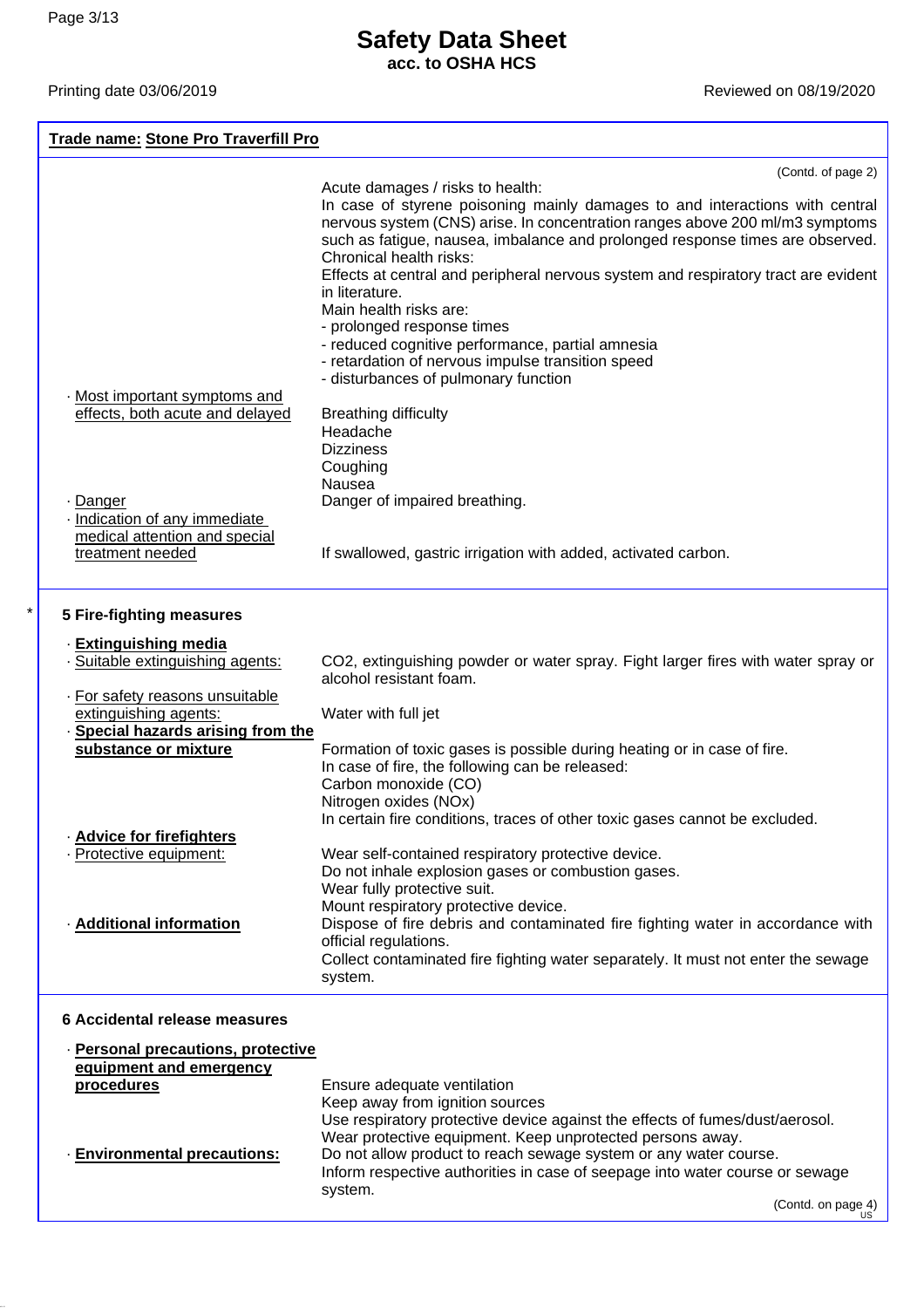### **Safety Data Sheet**

**acc. to OSHA HCS**

Printing date 03/06/2019 **Printing date 03/06/2019** Reviewed on 08/19/2020

| <b>Trade name: Stone Pro Traverfill Pro</b> |                                                                                                                                                                                                                                                                    |  |
|---------------------------------------------|--------------------------------------------------------------------------------------------------------------------------------------------------------------------------------------------------------------------------------------------------------------------|--|
| · Methods and material for                  | (Contd. of page 3)<br>Do not allow to enter sewers/ surface or ground water.                                                                                                                                                                                       |  |
| containment and cleaning up:                | Dispose of the collected material according to regulations.<br>Absorb with liquid-binding material (sand, diatomite, acid binders, universal<br>binders, sawdust).<br>Dispose contaminated material as waste according to item 13.<br>Ensure adequate ventilation. |  |
| Reference to other sections                 | See Section 7 for information on safe handling.<br>See Section 8 for information on personal protection equipment.<br>See Section 13 for disposal information.                                                                                                     |  |

#### · **Protective Action Criteria for Chemicals**

| $·$ PAC-1:              |                                                                                    |                      |
|-------------------------|------------------------------------------------------------------------------------|----------------------|
| 100-42-5 styrene        |                                                                                    | 20 ppm               |
|                         | 112945-52-5 Hochdisperse Kieselsäure, synthetisches röntgenamorphes Siliciumdioxid | $18 \text{ mg/m}^3$  |
|                         | 13463-67-7 titanium dioxide                                                        | $30 \text{ mg/m}^3$  |
|                         | 7631-86-9 silicon dioxide, chemically prepared                                     | $18 \text{ mg/m}^3$  |
| 112926-00-8 Silica, Gel |                                                                                    | 18 mg/m <sup>3</sup> |
|                         | 21645-51-2 aluminium hydroxide                                                     | $8.7 \text{ mg/m}^3$ |
|                         | 1344-28-1 aluminium oxide                                                          | $15 \text{ mg/m}^3$  |
|                         | 1314-23-4 zirconium oxide                                                          | 14 mg/m <sup>3</sup> |
| $-$ PAC-2:              |                                                                                    |                      |

| $100-42-5$ styrene      |                                                                                    | $130$ ppm               |
|-------------------------|------------------------------------------------------------------------------------|-------------------------|
|                         | 112945-52-5 Hochdisperse Kieselsäure, synthetisches röntgenamorphes Siliciumdioxid | $100$ mg/m <sup>3</sup> |
|                         | 13463-67-7 titanium dioxide                                                        | 330 mg/m <sup>3</sup>   |
|                         | 7631-86-9 silicon dioxide, chemically prepared                                     | $740$ mg/m <sup>3</sup> |
| 112926-00-8 Silica, Gel |                                                                                    | $200$ mg/m <sup>3</sup> |
|                         | 21645-51-2 aluminium hydroxide                                                     | $73 \text{ mg/m}^3$     |
|                         | 1344-28-1 aluminium oxide                                                          | $170$ mg/m <sup>3</sup> |
|                         | 1314-23-4 zirconium oxide                                                          | $110$ mg/m <sup>3</sup> |
| $-PAC-3$ :              |                                                                                    |                         |

| $100-42-5$ styrene      |                                                                                    | $1100*$ ppm               |
|-------------------------|------------------------------------------------------------------------------------|---------------------------|
|                         | 112945-52-5 Hochdisperse Kieselsäure, synthetisches röntgenamorphes Siliciumdioxid | 630 mg/m <sup>3</sup>     |
|                         | 13463-67-7 titanium dioxide                                                        | $2,000$ mg/m <sup>3</sup> |
|                         | 7631-86-9 silicon dioxide, chemically prepared                                     | $4,500$ mg/m <sup>3</sup> |
| 112926-00-8 Silica, Gel |                                                                                    | 1,200 mg/m <sup>3</sup>   |
|                         | 21645-51-2 aluminium hydroxide                                                     | $440$ mg/m <sup>3</sup>   |
|                         | 1344-28-1 aluminium oxide                                                          | 990 mg/m <sup>3</sup>     |
|                         | 1314-23-4 zirconium oxide                                                          | 680 mg/m <sup>3</sup>     |

#### \* **7 Handling and storage**

#### · **Handling:**

| · Precautions for safe handling | Keep receptacles tightly sealed.                                                              |
|---------------------------------|-----------------------------------------------------------------------------------------------|
|                                 | Store in cool, dry place in tightly closed receptacles.                                       |
|                                 | Keep away from heat and direct sunlight.                                                      |
|                                 | Ensure good interior ventilation, especially at floor level. (Fumes are heavier<br>than air). |
|                                 | Use only in well ventilated areas.                                                            |
|                                 | Ensure good ventilation/exhaustion at the workplace.                                          |
| Information about protection    |                                                                                               |
| against explosions and fires:   | Keep ignition sources away - Do not smoke.<br>$\sim$                                          |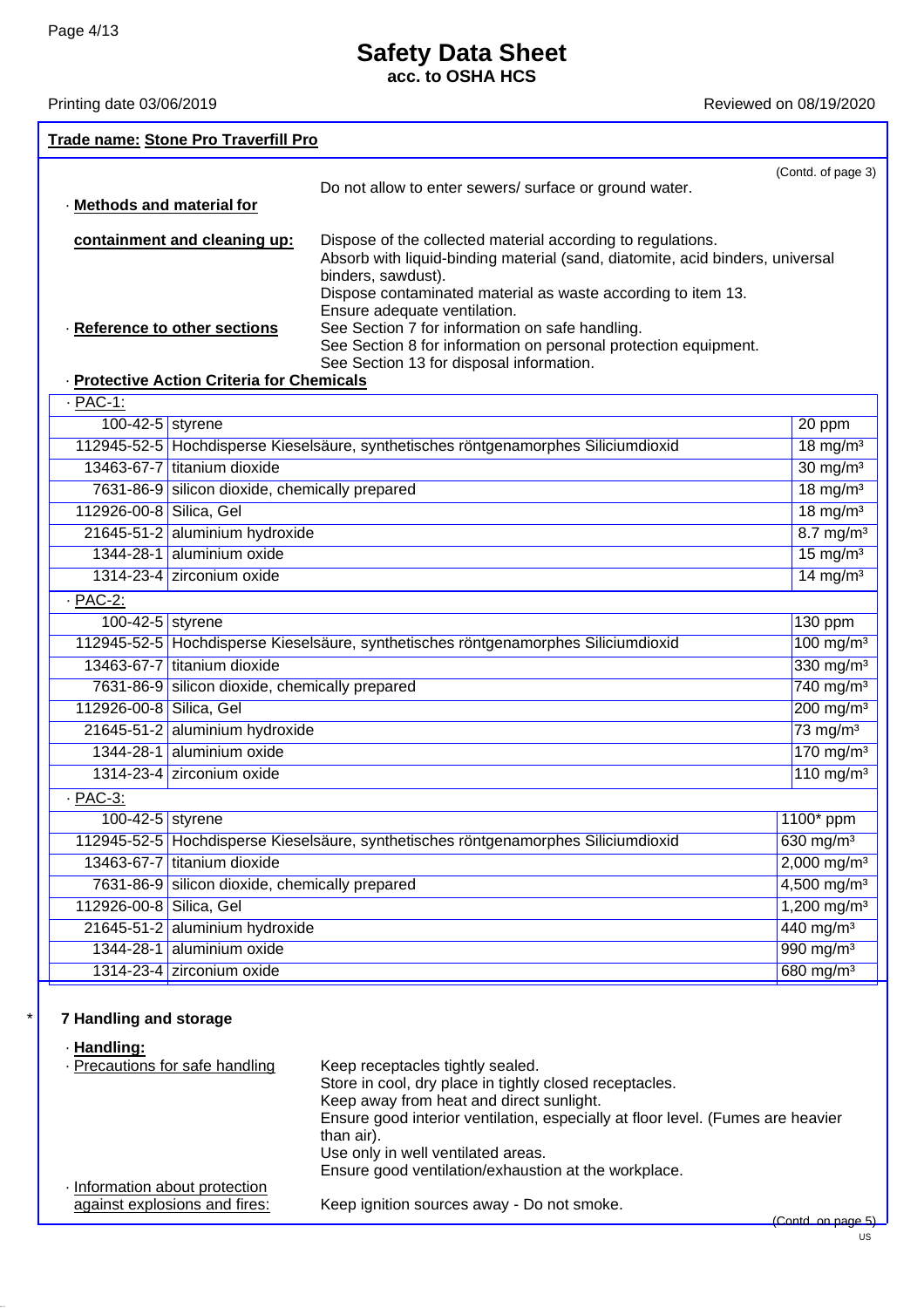**acc. to OSHA HCS**

Printing date 03/06/2019 **Printing** date 03/06/2019

#### **Trade name: Stone Pro Traverfill Pro**

|                                                                    | (Contd. of page 4)                                                               |
|--------------------------------------------------------------------|----------------------------------------------------------------------------------|
|                                                                    | Protect against electrostatic charges.                                           |
| Conditions for safe storage, including any incompatibilities       |                                                                                  |
| Storage:<br>Requirements to be met by                              |                                                                                  |
| storerooms and receptacles:                                        | Store only in the original receptacle.                                           |
|                                                                    | Prevent any seepage into the ground.                                             |
| · Information about storage in one                                 |                                                                                  |
| common storage facility:                                           | Store away from oxidizing agents.                                                |
|                                                                    | Store away from foodstuffs.                                                      |
| · Further information about storage                                |                                                                                  |
| conditions:                                                        | Store receptacle in a well ventilated area.<br>Keep receptacle tightly sealed.   |
| · Storage class:                                                   |                                                                                  |
| Specific end use(s)                                                | No further relevant information available.                                       |
| 8 Exposure controls/personal protection                            |                                                                                  |
| - Additional information about<br>design of technical systems:     | No further data; see item 7.                                                     |
|                                                                    |                                                                                  |
| Control parameters<br>Components with limit values that            |                                                                                  |
| require monitoring at the                                          |                                                                                  |
| workplace:                                                         | The following constituents are the only constituents of the product which have a |
|                                                                    | PEL, TLV or other recommended exposure limit.                                    |
|                                                                    | At this time, the remaining constituent has no known exposure limits.            |
| 1317-65-3 calcium carbonate, natural (GCC)                         |                                                                                  |
| ACGIH TLV Long-term value: 10 mg/m <sup>3</sup>                    |                                                                                  |
| 100-42-5 styrene                                                   |                                                                                  |
| <b>PEL</b><br>Long-term value: 100 ppm                             |                                                                                  |
| Ceiling limit value: 200; 600* ppm                                 |                                                                                  |
| *5-min peak in any 3 hrs                                           |                                                                                  |
| Short-term value: 425 mg/m <sup>3</sup> , 100 ppm<br><b>REL</b>    |                                                                                  |
| Long-term value: 215 mg/m <sup>3</sup> , 50 ppm                    |                                                                                  |
| Short-term value: (170) mg/m <sup>3</sup> , (40) ppm<br><b>TLV</b> |                                                                                  |
| BEI, NIC-A3, NIC-OTO                                               | Long-term value: (85) NIC-8.5 mg/m <sup>3</sup> , (20) NIC-2 ppm                 |
|                                                                    |                                                                                  |
| · Ingredients with biological limit values:                        |                                                                                  |
| 100-42-5 styrene                                                   |                                                                                  |
| BEI 400 mg/g creatinine<br>Medium: urine                           |                                                                                  |
| Time: end of shift                                                 |                                                                                  |
|                                                                    | Parameter: Mandelic acid plus phenylglyoxylic acid (nonspecific)                 |
|                                                                    |                                                                                  |
| $0.2$ mg/L                                                         |                                                                                  |
| Medium: venous blood                                               |                                                                                  |
| Time: end of shift                                                 |                                                                                  |
| Parameter: Styrene (semi-quantitative)                             |                                                                                  |
| · Additional information:                                          | The lists that were valid during the creation were used as basis.                |
| <b>Exposure controls</b>                                           |                                                                                  |
| · Personal protective equipment:                                   |                                                                                  |
| · General protective and hygienic                                  |                                                                                  |
| measures:                                                          | Do not eat, drink, smoke or sniff while working.                                 |
|                                                                    | Use skin protection cream for skin protection.                                   |
|                                                                    | Clean skin thoroughly immediately after handling the product.                    |
|                                                                    | <del>(Contd. on page 6</del> )                                                   |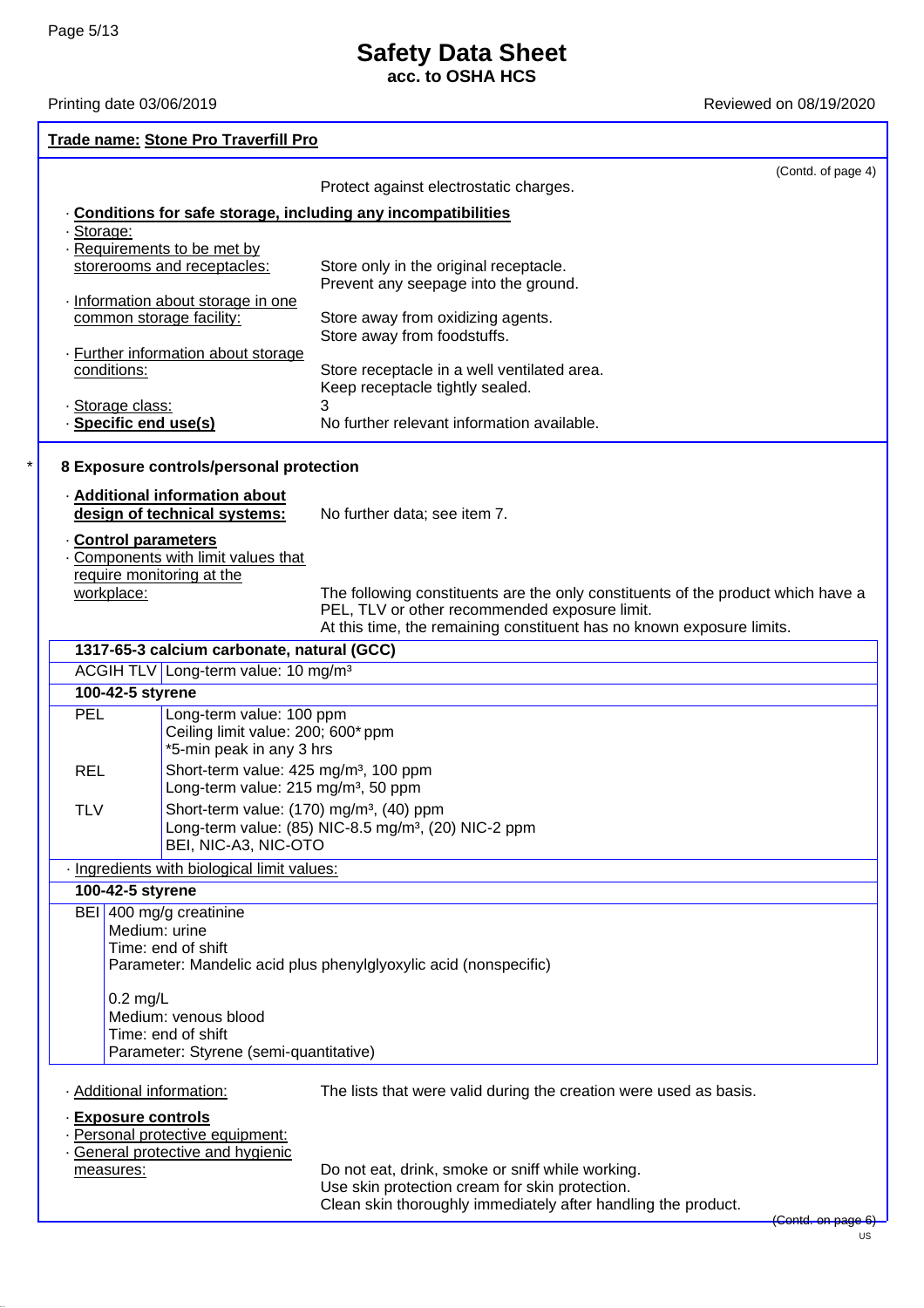**acc. to OSHA HCS**

| Trade name: Stone Pro Traverfill Pro             |                                                                                                                                                      |
|--------------------------------------------------|------------------------------------------------------------------------------------------------------------------------------------------------------|
|                                                  | (Contd. of page 5)                                                                                                                                   |
|                                                  | Keep away from foodstuffs, beverages and feed.                                                                                                       |
|                                                  | Immediately remove all soiled and contaminated clothing.                                                                                             |
|                                                  | Wash hands before breaks and at the end of work.                                                                                                     |
|                                                  | Do not inhale gases / fumes / aerosols.                                                                                                              |
|                                                  | Avoid contact with the eyes and skin.                                                                                                                |
| · Breathing equipment:                           | Short term filter device:                                                                                                                            |
|                                                  | Filter A/P2                                                                                                                                          |
|                                                  | In case of brief exposure or low pollution use respiratory filter device. In case of                                                                 |
|                                                  | intensive or longer exposure use respiratory protective device that is independent                                                                   |
|                                                  | of circulating air.                                                                                                                                  |
| · Protection of hands:                           | After use of gloves apply skin-cleaning agents and skin cosmetics.                                                                                   |
|                                                  | Preventive skin protection by use of skin-protecting agents is recommended.                                                                          |
|                                                  | The protection gloves to be used have to comply with the specifications of the                                                                       |
|                                                  | directive 89/686/EC and the directive derived decree EN374, respectively, e.g.                                                                       |
|                                                  | the above listed protection glove type. The mentioned permeation times' data<br>were generated and verified with material samples of the recommended |
|                                                  | protection glove type in the scope of laboratory anylyses of the company KCL                                                                         |
|                                                  | GmbH in compliance with EN374.                                                                                                                       |
|                                                  | This recommendation refers exclusively to the material safety data sheet                                                                             |
|                                                  | referenced product delivered by Akemi and the indicated field of application. In                                                                     |
|                                                  | case of product dilution or in case of mixture with different substances or                                                                          |
|                                                  | chemicals, and in condition of EN374 deviation the producer of CE-approved                                                                           |
|                                                  | protection gloves must be contacted for detailed information (e.g., KCL GmbH,                                                                        |
|                                                  | Germany, 36124 Eichenzell, internet: http://www.kcl.de).                                                                                             |
|                                                  |                                                                                                                                                      |
|                                                  | Protective gloves                                                                                                                                    |
|                                                  |                                                                                                                                                      |
|                                                  | The glove material has to be impermeable and resistant to the                                                                                        |
|                                                  | product/ the substance/ the preparation.                                                                                                             |
|                                                  | Due to missing tests no recommendation to the glove material can be                                                                                  |
|                                                  | given for the product/ the preparation/ the chemical mixture.                                                                                        |
|                                                  | Selection of the glove material on consideration of the penetration                                                                                  |
|                                                  | times, rates of diffusion and the degradation                                                                                                        |
| Material of gloves                               | Fluorocarbon rubber (Viton)                                                                                                                          |
|                                                  | The selection of the suitable gloves does not only depend on the material, but also                                                                  |
|                                                  | on further marks of quality and varies from manufacturer to manufacturer. As the                                                                     |
|                                                  | product is a preparation of several substances, the resistance of the glove                                                                          |
|                                                  | material can not be calculated in advance and has therefore to be checked prior                                                                      |
|                                                  | to the application.                                                                                                                                  |
|                                                  | $\frac{1}{2}$ Penetration time of glove material Value for the permeation: Level $\leq 6$ , 480 min                                                  |
|                                                  | The exact break trough time has to be found out by the manufacturer of the                                                                           |
|                                                  | protective gloves and has to be observed.                                                                                                            |
| . For the permanent contact gloves               |                                                                                                                                                      |
| made of the following materials are              |                                                                                                                                                      |
| suitable:                                        | Fluorocarbon rubber (Viton)                                                                                                                          |
|                                                  | Vitoject (KCL, Art_No. 890)                                                                                                                          |
| As protection from splashes gloves               |                                                                                                                                                      |
| made of the following materials are<br>suitable: |                                                                                                                                                      |
|                                                  | Fluorocarbon rubber (Viton)<br>Vitoject (KCL, Art_No. 890)                                                                                           |
|                                                  | Nitrile rubber, NBR                                                                                                                                  |
|                                                  | Camatril (KCL, Art_No. 730, 731, 732, 733)                                                                                                           |
|                                                  | Butyl rubber, BR                                                                                                                                     |
|                                                  | Butoject (KCL, Art_No. 897, 898)                                                                                                                     |
| · Not suitable are gloves made of                |                                                                                                                                                      |
| the following materials:                         | Natural rubber, NR                                                                                                                                   |
|                                                  | Leather gloves                                                                                                                                       |
|                                                  | Strong gloves                                                                                                                                        |
|                                                  | (Contd. on page 7)                                                                                                                                   |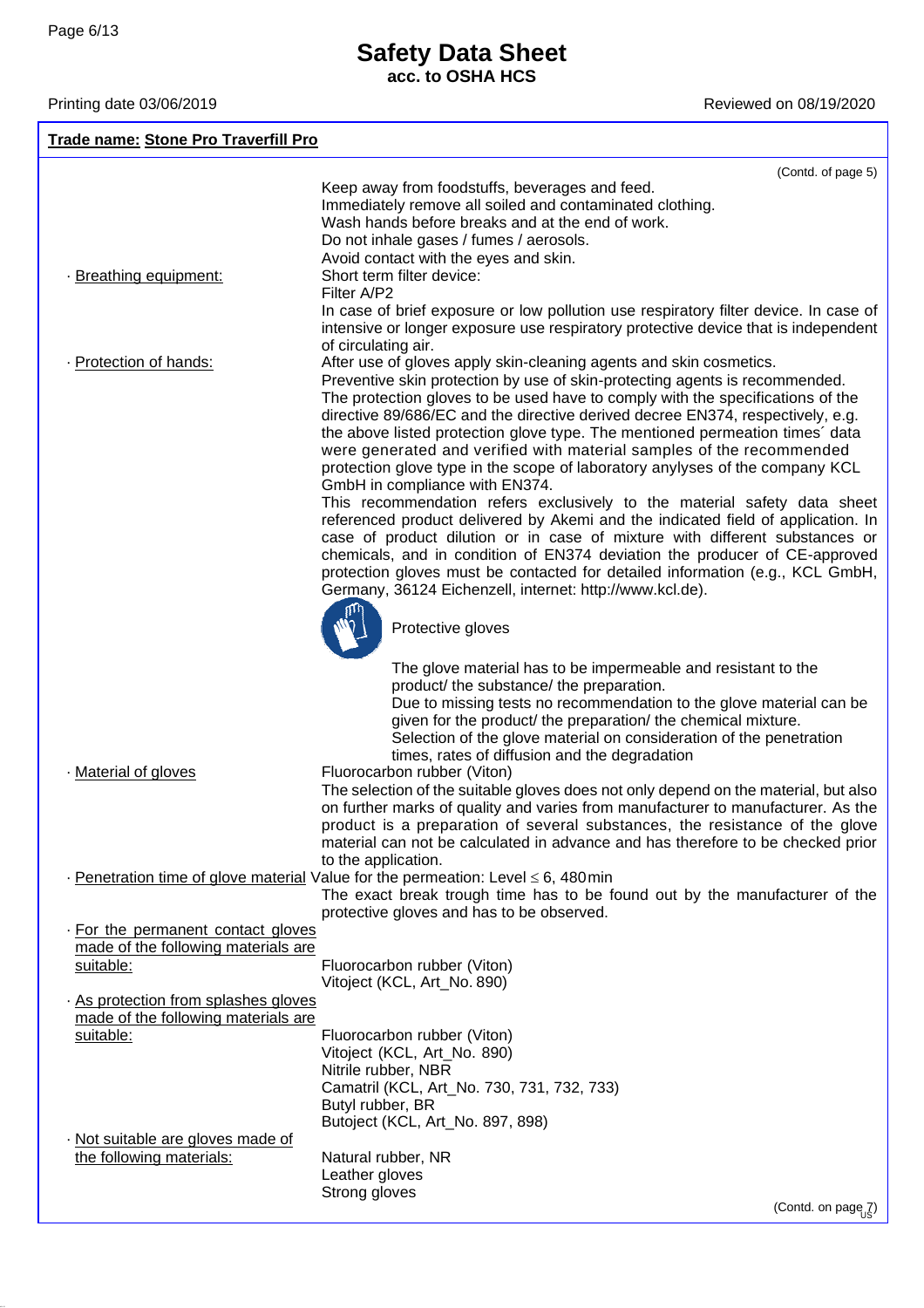# **Safety Data Sheet**

**acc. to OSHA HCS**

| Trade name: Stone Pro Traverfill Pro                    |                                                                                               |  |
|---------------------------------------------------------|-----------------------------------------------------------------------------------------------|--|
|                                                         | (Contd. of page 6)                                                                            |  |
| · Eye protection:                                       | Tightly sealed goggles                                                                        |  |
| · Body protection:                                      | Protective work clothing                                                                      |  |
| 9 Physical and chemical properties                      |                                                                                               |  |
| · Information on basic physical and chemical properties |                                                                                               |  |
| · General Information<br>· Appearance:                  |                                                                                               |  |
| Form:                                                   | Fluid                                                                                         |  |
| Color:                                                  | Yellow                                                                                        |  |
| - Odor:                                                 | Aromatic                                                                                      |  |
| . Change in condition<br>Melting point/Melting range:   | Undetermined.                                                                                 |  |
| Boiling point/Boiling range:                            | 145 °C (293 °F)                                                                               |  |
| · Flash point:                                          | 31 °C (87.8 °F)                                                                               |  |
| · Ignition temperature:                                 | 480 °C (896 °F)                                                                               |  |
| · Auto igniting:                                        | Product is not selfigniting.                                                                  |  |
| Danger of explosion:                                    | Product is not explosive. However, formation of explosive air/vapor mixtures are<br>possible. |  |
| · Explosion limits:                                     |                                                                                               |  |
| Lower:<br>Upper:                                        | 1.2 Vol %<br>8.9 Vol %                                                                        |  |
| . Vapor pressure at 20 °C (68 °F):                      | 6 hPa (4.5 mm Hg)                                                                             |  |
| - Density:                                              | Not determined.                                                                               |  |
| Specific gravity at 20 °C (68 °F):                      | 1.16 g/cm <sup>3</sup> (9.68 lbs/gal)                                                         |  |
| - Solubility in / Miscibility with                      |                                                                                               |  |
| Water:                                                  | Not miscible or difficult to mix.                                                             |  |
| · Viscosity:                                            |                                                                                               |  |
| Dynamic:<br>Kinematic:                                  | Not determined.<br>Not determined.                                                            |  |
| · Solvent content:                                      |                                                                                               |  |
| Organic solvents:                                       | 14.0%                                                                                         |  |
| Solids content:                                         | 85.5%                                                                                         |  |
| Other information                                       | No further relevant information available.                                                    |  |
| 10 Stability and reactivity                             |                                                                                               |  |
|                                                         |                                                                                               |  |
| · Reactivity<br>· Chemical stability                    | No further relevant information available.                                                    |  |
| · Thermal decomposition /                               |                                                                                               |  |
| conditions to be avoided:<br>· Possibility of hazardous | No decomposition if used and stored according to specifications.                              |  |
| reactions                                               | Exothermic polymerization.                                                                    |  |
|                                                         | Reacts with strong oxidizing agents.                                                          |  |
|                                                         | Reacts with strong alkali.<br>Reacts with strong acids.                                       |  |
|                                                         | Reacts with peroxides and other radical forming substances.                                   |  |
| <b>Conditions to avoid</b>                              | No further relevant information available.                                                    |  |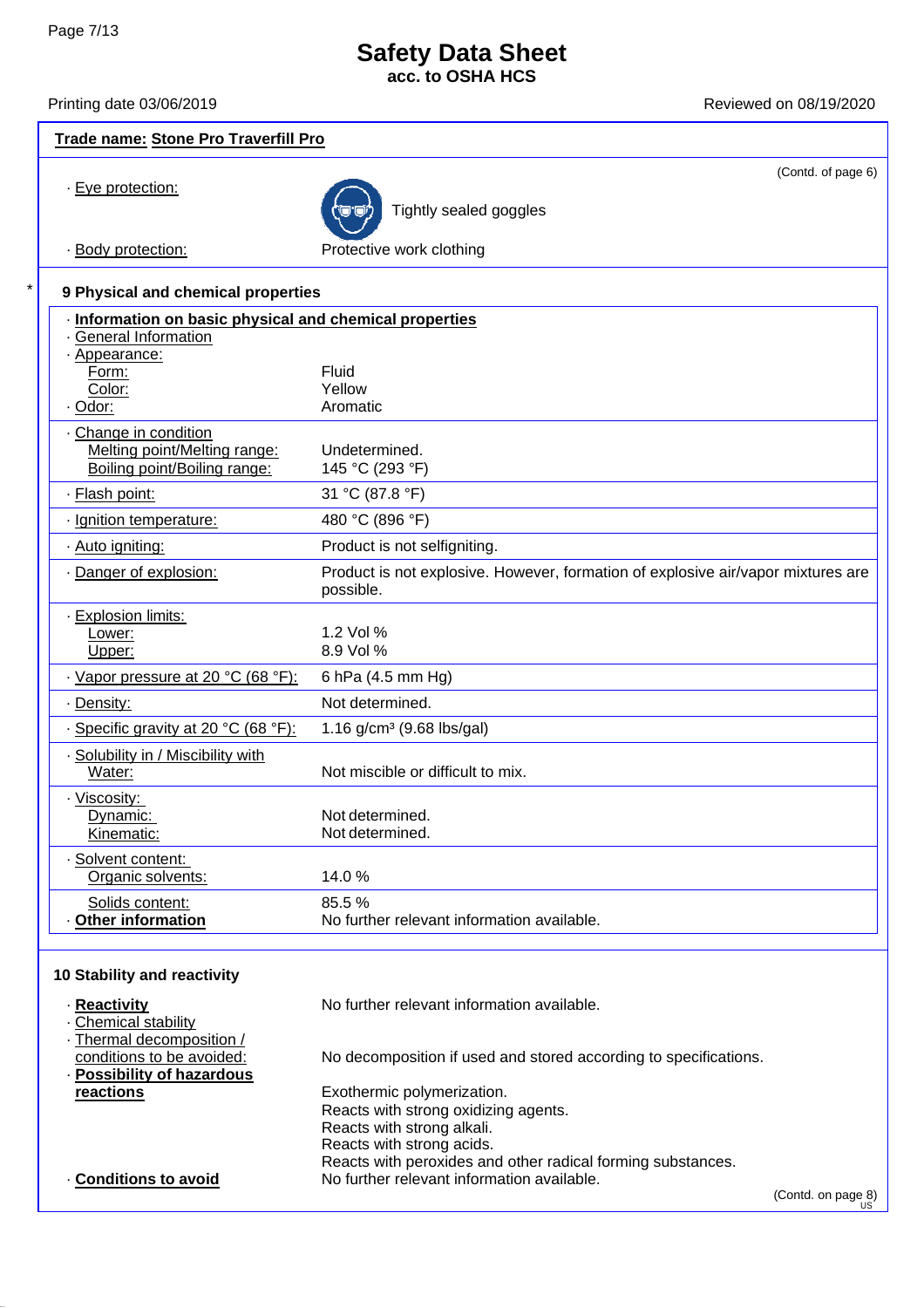$\mathbf{r}$ 

## **Safety Data Sheet**

**acc. to OSHA HCS**

Printing date 03/06/2019 **Printing** date 03/06/2019

| Trade name: Stone Pro Traverfill Pro                                                                              |                             |                                            |                                                                                 |                |
|-------------------------------------------------------------------------------------------------------------------|-----------------------------|--------------------------------------------|---------------------------------------------------------------------------------|----------------|
|                                                                                                                   |                             |                                            | (Contd. of page 7)                                                              |                |
| · Incompatible materials:                                                                                         |                             |                                            | No further relevant information available.                                      |                |
| <b>Hazardous decomposition</b>                                                                                    |                             |                                            |                                                                                 |                |
| products:                                                                                                         |                             |                                            | Hydrogen chloride (HCl)                                                         |                |
|                                                                                                                   |                             |                                            | Nitrogen oxides (NOx)<br>Carbon monoxide and carbon dioxide                     |                |
|                                                                                                                   |                             |                                            | Possible in traces.                                                             |                |
|                                                                                                                   |                             |                                            |                                                                                 |                |
| <b>11 Toxicological information</b>                                                                               |                             |                                            |                                                                                 |                |
|                                                                                                                   |                             |                                            |                                                                                 |                |
| · Acute toxicity:                                                                                                 |                             | · Information on toxicological effects     |                                                                                 |                |
|                                                                                                                   |                             |                                            | . LD/LC50 values that are relevant for classification:                          |                |
|                                                                                                                   |                             | <b>ATE (Acute Toxicity Estimate)</b>       |                                                                                 |                |
| Oral                                                                                                              | LD50                        | $>2,712$ mg/kg (rat)                       |                                                                                 |                |
| Dermal                                                                                                            | LD <sub>50</sub>            | >12,377 mg/kg                              |                                                                                 |                |
|                                                                                                                   |                             | Inhalative   LC50/4 h   84.1 mg/l (rat)    |                                                                                 |                |
|                                                                                                                   |                             |                                            |                                                                                 |                |
|                                                                                                                   |                             | 1317-65-3 calcium carbonate, natural (GCC) |                                                                                 |                |
| Oral                                                                                                              | <b>LD50</b>                 | $>2,000$ mg/kg (rat)                       |                                                                                 |                |
| 100-42-5 styrene                                                                                                  |                             |                                            |                                                                                 |                |
| Oral                                                                                                              | LD50                        | $>2,000$ mg/kg (rat)                       |                                                                                 |                |
| Dermal                                                                                                            | LD50                        |                                            | >2,000 mg/kg (rat) (OECD-Prüfrichtlinie 402)                                    |                |
| Inhalative LC50/4h                                                                                                |                             | $9.5$ mg/m $3$ (mouse)                     |                                                                                 |                |
|                                                                                                                   |                             | LC50/4 h   11.8 mg/l (rat)                 |                                                                                 |                |
|                                                                                                                   | <b>NOAEC</b>                | 4.34 mg/l (rat)                            |                                                                                 |                |
|                                                                                                                   | 13463-67-7 titanium dioxide |                                            |                                                                                 |                |
| Oral                                                                                                              | LD50                        | >5,000 mg/kg (rat)                         |                                                                                 |                |
|                                                                                                                   | <b>NOAEL</b>                | 24,000 mg/kg (rat)                         |                                                                                 |                |
| Dermal                                                                                                            | LD50                        | >10,000 mg/kg (rbt)                        |                                                                                 |                |
| Inhalative NOAEL                                                                                                  |                             | 10 mg/m <sup>3</sup> (rat)                 |                                                                                 |                |
|                                                                                                                   |                             |                                            | LC50/48h >100 mg/l (daphnia magna)                                              |                |
|                                                                                                                   | Primary irritant effect:    |                                            |                                                                                 |                |
| on the skin:                                                                                                      |                             |                                            | Irritant to skin and mucous membranes.                                          |                |
| <u>on the eye:</u><br>Sensitization:                                                                              |                             |                                            | Irritating effect.<br>Sensitization possible through skin contact.              |                |
|                                                                                                                   | Experience with humans:     |                                            | After incorporation and inhalation styrene predominantly will be metabolized in |                |
|                                                                                                                   |                             |                                            | the organism to mandelic and phenylglyoxylic acid and matabolites will pass     |                |
|                                                                                                                   |                             |                                            | through urine excretion.                                                        |                |
| Additional toxicological<br>information:                                                                          |                             |                                            |                                                                                 |                |
| The product shows the following dangers according to internally approved<br>calculation methods for preparations: |                             |                                            |                                                                                 |                |
|                                                                                                                   |                             |                                            | Harmful                                                                         |                |
|                                                                                                                   |                             |                                            | Irritant                                                                        |                |
|                                                                                                                   | Carcinogenic categories     |                                            |                                                                                 |                |
|                                                                                                                   |                             |                                            | IARC (International Agency for Research on Cancer)                              |                |
|                                                                                                                   | 100-42-5 styrene            |                                            |                                                                                 | 2B             |
|                                                                                                                   | 13463-67-7 titanium dioxide |                                            |                                                                                 | 2B             |
|                                                                                                                   |                             |                                            | 7631-86-9 silicon dioxide, chemically prepared                                  | $\overline{3}$ |
| 112926-00-8 Silica, Gel                                                                                           |                             |                                            |                                                                                 | $\overline{3}$ |
|                                                                                                                   |                             | - NTP (National Toxicology Program)        |                                                                                 |                |
| 100-42-5 styrene                                                                                                  |                             |                                            |                                                                                 | R              |
|                                                                                                                   |                             |                                            |                                                                                 |                |

(Contd. on page 9)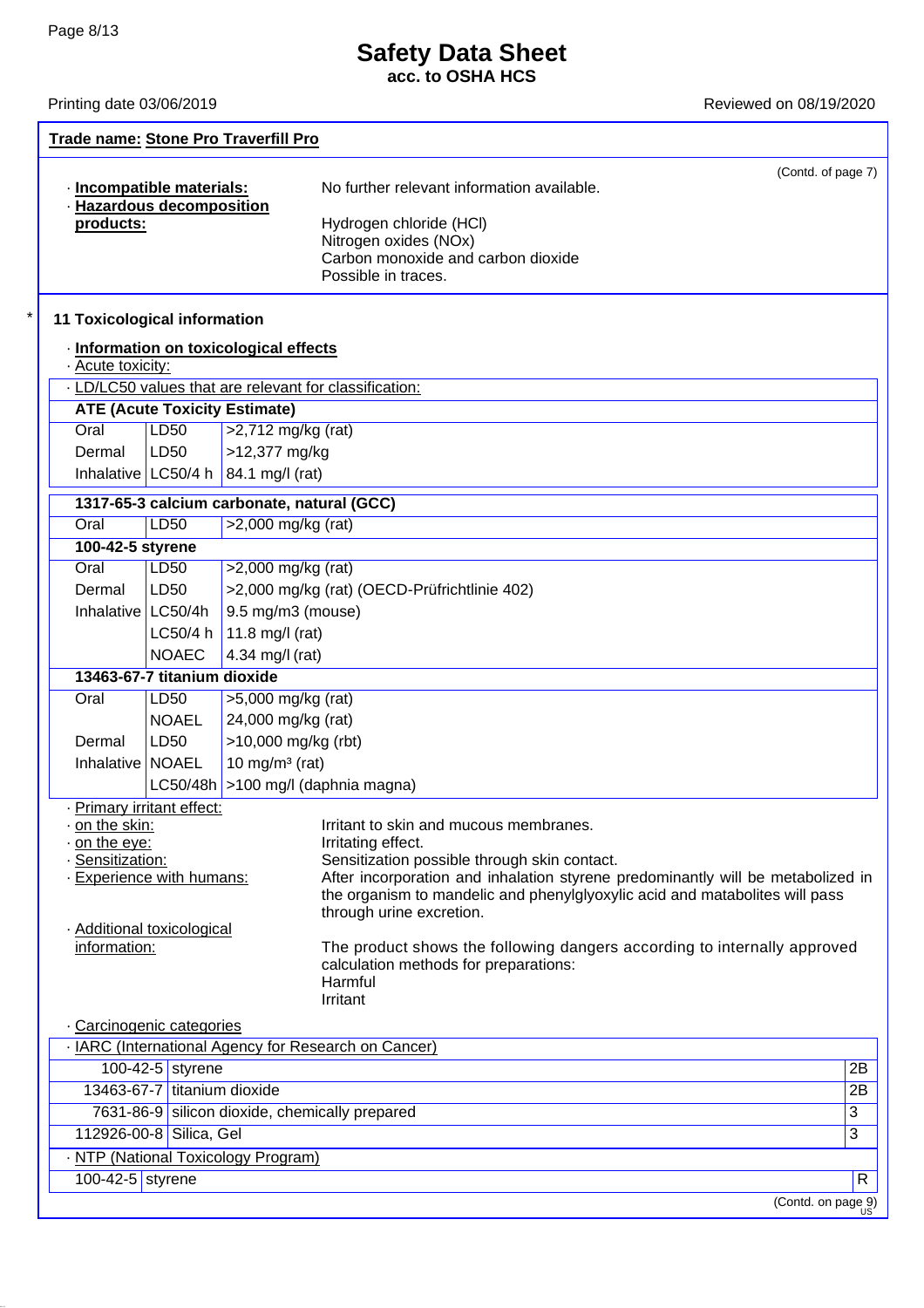**acc. to OSHA HCS**

Printing date 03/06/2019 **Printing date 03/06/2019** Reviewed on 08/19/2020

(Contd. of page 8)

**Trade name:** Stone Pro Traverfill Pro

None of the ingredients is listed. · OSHA-Ca (Occupational Safety & Health Administration)

#### **12 Ecological information**

| · Toxicity          |                                                                |
|---------------------|----------------------------------------------------------------|
| · Aquatic toxicity: |                                                                |
|                     | 1317-65-3 calcium carbonate, natural (GCC)                     |
| EC50/48h            | $\vert$ >1,000 mg/l (daphnia magna)                            |
| EC50/72h            | >200 mg/l (Desmodesmus subspicatus)                            |
| LC50/96h            | >10,000 mg/l (Oncorhynchus mykiss)                             |
| 100-42-5 styrene    |                                                                |
| EC50/96h            | 0.15-3.2 mg/l (Pseudokirchneriella subcapitata)                |
| <b>EC50</b>         | 500 mg/l (BES) (ISO Vorschrift 8192-1986 E)                    |
|                     | 5.5 mg/l (Photobac. phosphoreum)                               |
| IC50/72h            | 4.9 mg/l (green alge)                                          |
|                     | 1.4 mg/l (selenastrum capricornutum)                           |
| IC5/8d              | >200 mg/l (Scenedesmus quadricauda)                            |
| EC10/16h            | 72 mg/l (pseudomonas putida)                                   |
| EC50/16h            | >72 mg/l (pseudomonas putida)                                  |
| EC50/8d             | >200 mg/l (Scenedesmus quadricauda)                            |
| EC50/72u            | $>1-10$ mg/l (green alge)                                      |
|                     | EC20/0.5h   140 mg/l (BES) (OECD 209)                          |
|                     | NOEC/21d 1.01 mg/l (daphnia magna)                             |
| <b>EC10</b>         | 0.28 mg/l (Pseudokirchneriella subcapitata) (EPA OTS 797.1050) |
| EC50/48h            | 0.56 mg/l (green alge)                                         |
|                     | 3.3-7.4 mg/l (daphnia magna)                                   |
| EC50/72h            | 0.46-4.3 mg/l (Pseudokirchneriella subcapitata)                |
| LC50/96h            | $>1 - 10$ mg/l (piscis)                                        |
|                     | 19.03-33.53 mg/l (lem)                                         |
|                     | 3.24-4.99 mg/l (pimephales promelas)                           |
|                     | 6.75-14.5 mg/l (Pimephales promelas)                           |
|                     | 58.75-95.32 mg/l (poecilia reticulata)                         |
| LC50/72h            | 4.9 mg/l (green alge)                                          |
|                     | 13463-67-7 titanium dioxide                                    |
| <b>EC50</b>         | >1,000 mg/l (bacteria)                                         |
| EC50/48h            | $\vert$ >100 mg/l (daphnia magna)                              |
| EC50/72h            | 16 mg/l (Pseudokirchneriella subcapitata)                      |
| LC50/96h            | >100 mg/l (Oncorhynchus mykiss)                                |
|                     | >1,000 mg/l (pimephales promelas)                              |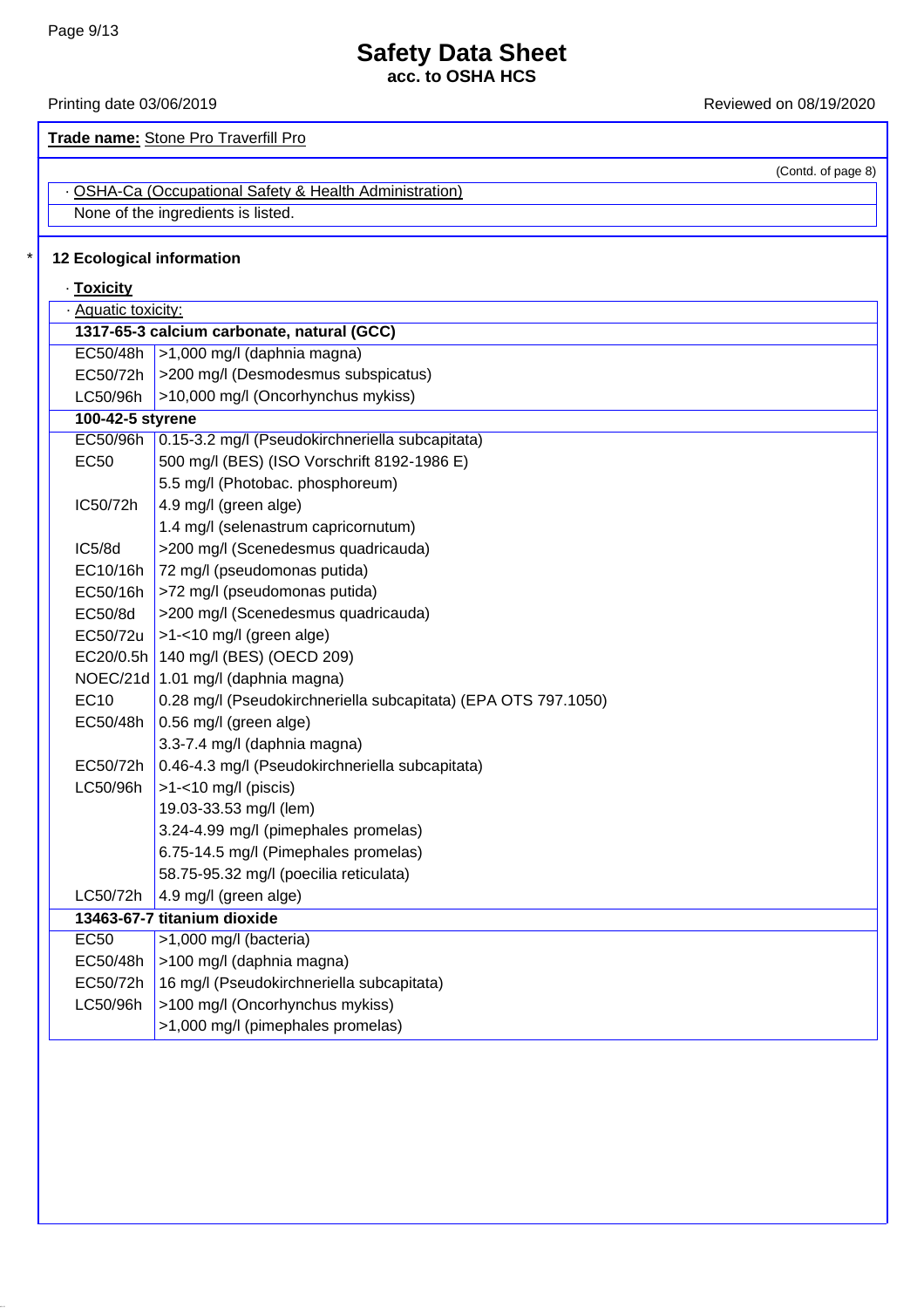#### **Safety Data Sheet**

**acc. to OSHA HCS**

| Trade name: Stone Pro Traverfill Pro                                                                            |                                                                                                                  |                     |  |  |
|-----------------------------------------------------------------------------------------------------------------|------------------------------------------------------------------------------------------------------------------|---------------------|--|--|
| . Other adverse effects                                                                                         | No further relevant information available.                                                                       | (Contd. of page 9)  |  |  |
| <b>13 Disposal considerations</b>                                                                               |                                                                                                                  |                     |  |  |
| · Waste treatment methods<br>· Recommendation:                                                                  | Must not be disposed of together with household garbage. Do not allow product<br>to reach sewage system.         |                     |  |  |
| · Uncleaned packagings:<br>· Recommendation:<br>· Recommended cleansing agent:                                  | Empty contaminated packagings thoroughly. They can be recycled after<br>thorough and proper cleaning.<br>Alcohol |                     |  |  |
| <b>14 Transport information</b>                                                                                 |                                                                                                                  |                     |  |  |
| <b>UN-Number</b><br>· DOT, ADR, IMDG, IATA                                                                      | <b>UN3269</b>                                                                                                    |                     |  |  |
| · UN proper shipping name<br>· DOT<br>· ADR<br>· IMDG, IATA                                                     | Polyester resin kit<br>3269 POLYESTER RESIN KIT<br>POLYESTER RESIN KIT                                           |                     |  |  |
| · Transport hazard class(es)                                                                                    |                                                                                                                  |                     |  |  |
| <u>· DOT, IMDG, IATA</u>                                                                                        |                                                                                                                  |                     |  |  |
|                                                                                                                 |                                                                                                                  |                     |  |  |
| <b>Class</b><br>- Label                                                                                         | 3 Flammable liquids<br>3                                                                                         |                     |  |  |
|                                                                                                                 |                                                                                                                  |                     |  |  |
| <u> Class</u><br>· Label                                                                                        | 3 (F1) Flammable liquids<br>3                                                                                    |                     |  |  |
| <b>Packing group</b><br>DOT, ADR, IMDG, IATA                                                                    | Ш                                                                                                                |                     |  |  |
| <b>Environmental hazards:</b><br>Marine pollutant:                                                              | No.                                                                                                              |                     |  |  |
| <b>Special precautions for user</b><br>· Danger code (Kemler):<br><b>EMS Number:</b><br><b>Stowage Category</b> | Warning: Flammable liquids<br>$F-E, S-E$<br>A                                                                    |                     |  |  |
| · Transport in bulk according to Annex II of<br>MARPOL73/78 and the IBC Code                                    | Not applicable.                                                                                                  |                     |  |  |
| <b>Transport/Additional information:</b>                                                                        |                                                                                                                  |                     |  |  |
| · ADR<br>· Excepted quantities (EQ)                                                                             | Code: E1<br>Maximum net quantity per inner packaging: 30 ml<br>Maximum net quantity per outer packaging: 1000 ml |                     |  |  |
|                                                                                                                 |                                                                                                                  | (Contd. on page 11) |  |  |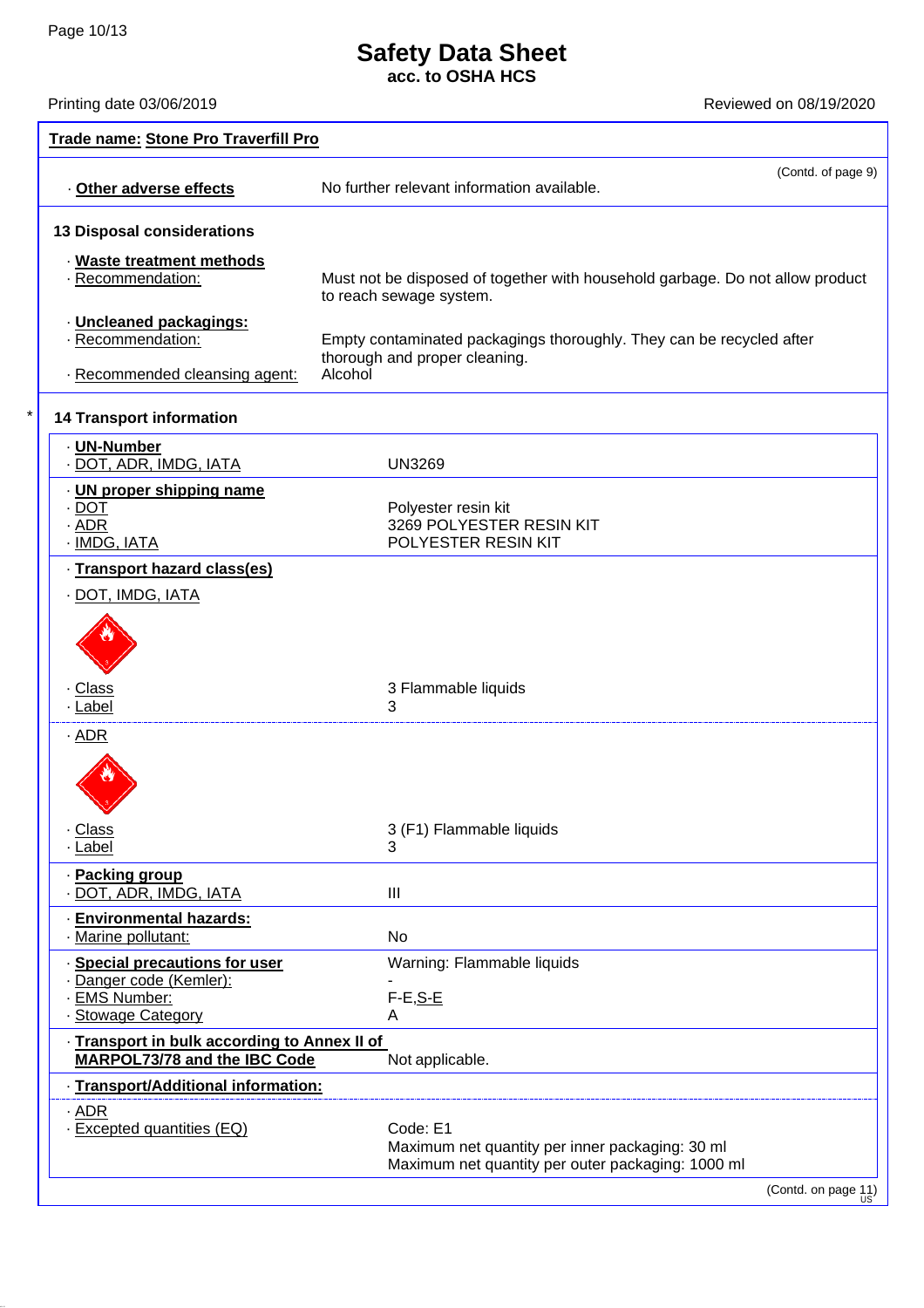# **Safety Data Sheet**

**acc. to OSHA HCS**

Printing date 03/06/2019 Reviewed on 08/19/2020

#### **Trade name: Stone Pro Traverfill Pro**

|                                                                 |                                     | (Contd. of page 10) |
|-----------------------------------------------------------------|-------------------------------------|---------------------|
| · IMDG<br>Limited quantities (LQ)<br>· Excepted quantities (EQ) | 5L<br>Code: See SP340               |                     |
| <b>UN</b> "Model Regulation":                                   | UN 3269 POLYESTER RESIN KIT, 3, III |                     |

#### **15 Regulatory information**

· **Safety, health and environmental regulations/legislation specific for the substance or mixture** · Sara

| · Section 355 (extremely hazardous substances): |
|-------------------------------------------------|
|-------------------------------------------------|

- None of the ingredient is listed.
- · Section 313 (Specific toxic chemical listings):
- 100-42-5 styrene

· TSCA (Toxic Substances Control Act):

1317-65-3 calcium carbonate, natural (GCC)

100-42-5 styrene

13463-67-7 titanium dioxide

59130-70-0 octadecyl 2-ethylhexanoate



· California Prop.65 WARNING This product can expose you to a chemical, Styrene, which is known to the state of California to cause cancer. For more information go to [www.P65Warnings.ca.gov.](http://www.p65warnings.ca.gov/)

· Proposition 65

· Chemicals known to cause cancer: 100-42-5 styrene

13463-67-7 titanium dioxide

· Chemicals known to cause reproductive toxicity for females:

None of the ingredients is listed.

· Chemicals known to cause reproductive toxicity for males:

None of the ingredients is listed.

· Chemicals known to cause developmental toxicity:

None of the ingredients is listed.

|                                                                    | Cancerogenity categories<br>EPA (Environmental Protection Agency) |    |  |
|--------------------------------------------------------------------|-------------------------------------------------------------------|----|--|
| None of the ingredients is listed.                                 |                                                                   |    |  |
| . TLV (Threshold Limit Value established by ACGIH)                 |                                                                   |    |  |
| $\overline{100}$ -42-5 styrene                                     |                                                                   | A4 |  |
|                                                                    | 13463-67-7 titanium dioxide                                       | A4 |  |
|                                                                    | 1344-28-1 aluminium oxide                                         | A4 |  |
|                                                                    | 1314-23-4 zirconium oxide                                         | A4 |  |
| - MAK (German Maximum Workplace Concentration)                     |                                                                   |    |  |
| $\overline{100}$ -42-5 styrene                                     |                                                                   | 5  |  |
|                                                                    | 13463-67-7 titanium dioxide                                       | 3A |  |
| 1344-28-1                                                          | aluminium oxide                                                   | 2  |  |
| · NIOSH-Ca (National Institute for Occupational Safety and Health) |                                                                   |    |  |
|                                                                    | 13463-67-7 titanium dioxide                                       |    |  |

· GHS label elements The product is classified and labeled according to the Globally Harmonized System (GHS).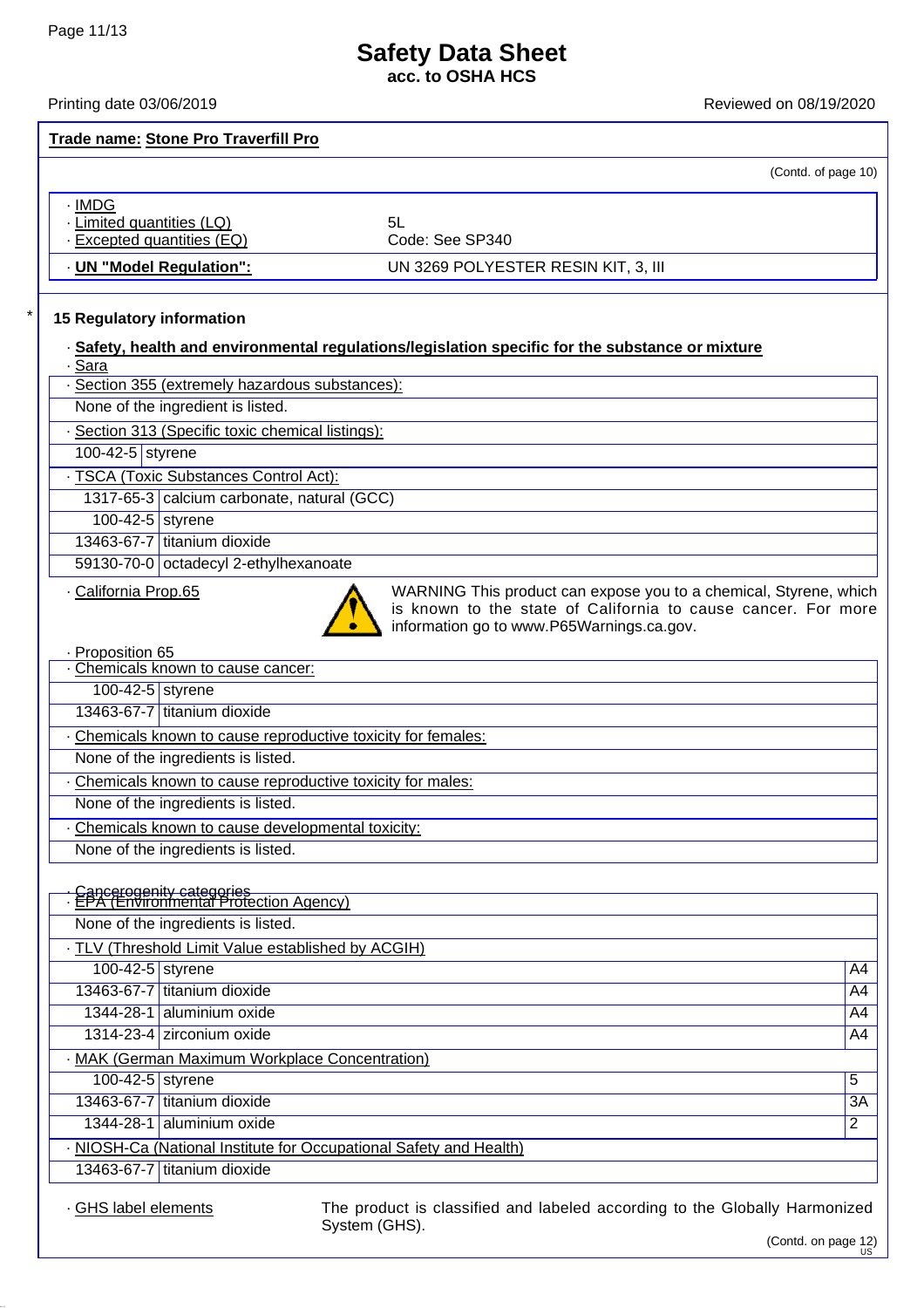# **Safety Data Sheet**

**acc. to OSHA HCS**

Printing date 03/06/2019 **Printing** date 03/06/2019

#### **Trade name: Stone Pro Traverfill Pro**

|               | · Hazard pictograms                                                                               |                                                                                                                                                                                                                                                                                                   | (Contd. of page 11)                                                                                                                                                                                                                                                                                                                                                                                                                                                                                                                                                                                                                                                                                                                                                                                                                                                                 |
|---------------|---------------------------------------------------------------------------------------------------|---------------------------------------------------------------------------------------------------------------------------------------------------------------------------------------------------------------------------------------------------------------------------------------------------|-------------------------------------------------------------------------------------------------------------------------------------------------------------------------------------------------------------------------------------------------------------------------------------------------------------------------------------------------------------------------------------------------------------------------------------------------------------------------------------------------------------------------------------------------------------------------------------------------------------------------------------------------------------------------------------------------------------------------------------------------------------------------------------------------------------------------------------------------------------------------------------|
|               |                                                                                                   |                                                                                                                                                                                                                                                                                                   |                                                                                                                                                                                                                                                                                                                                                                                                                                                                                                                                                                                                                                                                                                                                                                                                                                                                                     |
|               |                                                                                                   | GHS02 GHS08                                                                                                                                                                                                                                                                                       |                                                                                                                                                                                                                                                                                                                                                                                                                                                                                                                                                                                                                                                                                                                                                                                                                                                                                     |
| · Signal word |                                                                                                   | Warning                                                                                                                                                                                                                                                                                           |                                                                                                                                                                                                                                                                                                                                                                                                                                                                                                                                                                                                                                                                                                                                                                                                                                                                                     |
|               | · Hazard-determining components                                                                   |                                                                                                                                                                                                                                                                                                   |                                                                                                                                                                                                                                                                                                                                                                                                                                                                                                                                                                                                                                                                                                                                                                                                                                                                                     |
| of labeling:  | · Hazard statements                                                                               | styrene<br>H226 Flammable liquid and vapor.<br>H351 Suspected of causing cancer.                                                                                                                                                                                                                  | H361 Suspected of damaging fertility or the unborn child.<br>H373 May cause damage to the hearing organs through prolonged or repeated                                                                                                                                                                                                                                                                                                                                                                                                                                                                                                                                                                                                                                                                                                                                              |
|               | · Precautionary statements                                                                        | exposure.<br>P210                                                                                                                                                                                                                                                                                 | Keep away from heat/sparks/open flames/hot surfaces. - No<br>smoking.                                                                                                                                                                                                                                                                                                                                                                                                                                                                                                                                                                                                                                                                                                                                                                                                               |
|               |                                                                                                   | P <sub>260</sub>                                                                                                                                                                                                                                                                                  | Do not breathe vapours.                                                                                                                                                                                                                                                                                                                                                                                                                                                                                                                                                                                                                                                                                                                                                                                                                                                             |
|               |                                                                                                   | P280                                                                                                                                                                                                                                                                                              | Wear protective gloves/protective clothing/eye protection/face<br>protection.                                                                                                                                                                                                                                                                                                                                                                                                                                                                                                                                                                                                                                                                                                                                                                                                       |
|               |                                                                                                   |                                                                                                                                                                                                                                                                                                   | P303+P361+P353 If on skin (or hair): Take off immediately all contaminated<br>clothing. Rinse skin with water/shower.                                                                                                                                                                                                                                                                                                                                                                                                                                                                                                                                                                                                                                                                                                                                                               |
|               |                                                                                                   |                                                                                                                                                                                                                                                                                                   | P305+P351+P338 If in eyes: Rinse cautiously with water for several minutes.<br>Remove contact lenses, if present and easy to do. Continue<br>rinsing.                                                                                                                                                                                                                                                                                                                                                                                                                                                                                                                                                                                                                                                                                                                               |
|               |                                                                                                   | P314                                                                                                                                                                                                                                                                                              | Get medical advice/attention if you feel unwell.                                                                                                                                                                                                                                                                                                                                                                                                                                                                                                                                                                                                                                                                                                                                                                                                                                    |
|               |                                                                                                   | P403+P235<br>P405                                                                                                                                                                                                                                                                                 | Store in a well-ventilated place. Keep cool.<br>Store locked up.                                                                                                                                                                                                                                                                                                                                                                                                                                                                                                                                                                                                                                                                                                                                                                                                                    |
|               |                                                                                                   | P501                                                                                                                                                                                                                                                                                              | Dispose of contents/container in accordance with local/<br>regional/national/international regulations.                                                                                                                                                                                                                                                                                                                                                                                                                                                                                                                                                                                                                                                                                                                                                                             |
|               | · National regulations:                                                                           |                                                                                                                                                                                                                                                                                                   |                                                                                                                                                                                                                                                                                                                                                                                                                                                                                                                                                                                                                                                                                                                                                                                                                                                                                     |
|               |                                                                                                   | observed.                                                                                                                                                                                                                                                                                         | - Information about limitation of use: Employment restrictions concerning young persons must be observed.<br>Employment restrictions concerning pregnant and lactating women must be                                                                                                                                                                                                                                                                                                                                                                                                                                                                                                                                                                                                                                                                                                |
|               | · Water hazard class:                                                                             |                                                                                                                                                                                                                                                                                                   | Water hazard class 2 (Self-assessment): hazardous for water.                                                                                                                                                                                                                                                                                                                                                                                                                                                                                                                                                                                                                                                                                                                                                                                                                        |
| · VOC USA     | . Chemical safety assessment:                                                                     | 140.4 g/l / 1.17 lb/gal                                                                                                                                                                                                                                                                           | A Chemical Safety Assessment has not been carried out.                                                                                                                                                                                                                                                                                                                                                                                                                                                                                                                                                                                                                                                                                                                                                                                                                              |
|               | <b>16 Other information</b>                                                                       |                                                                                                                                                                                                                                                                                                   |                                                                                                                                                                                                                                                                                                                                                                                                                                                                                                                                                                                                                                                                                                                                                                                                                                                                                     |
|               | product features and shall not establish a legally valid contractual relationship.                |                                                                                                                                                                                                                                                                                                   | This information is based on our present knowledge. However, this shall not constitute a guarantee for any specific                                                                                                                                                                                                                                                                                                                                                                                                                                                                                                                                                                                                                                                                                                                                                                 |
|               | Department issuing SDS:<br>· Date of preparation / last revision<br>· Abbreviations and acronyms: | Laboratory<br>03/06/2019 / 1<br>ICAO: International Civil Aviation Organisation<br>DOT: US Department of Transportation<br>IATA: International Air Transport Association<br>LC50: Lethal concentration, 50 percent<br>LD50: Lethal dose, 50 percent<br>PBT: Persistent, Bioaccumulative and Toxic | RID: Règlement international concernant le transport des marchandises dangereuses par chemin de<br>fer (Regulations Concerning the International Transport of Dangerous Goods by Rail)<br>ADR: Accord européen sur le transport des marchandises dangereuses par Route (European<br>Agreement concerning the International Carriage of Dangerous Goods by Road)<br><b>IMDG: International Maritime Code for Dangerous Goods</b><br>ACGIH: American Conference of Governmental Industrial Hygienists<br>EINECS: European Inventory of Existing Commercial Chemical Substances<br>ELINCS: European List of Notified Chemical Substances<br>CAS: Chemical Abstracts Service (division of the American Chemical Society)<br>NFPA: National Fire Protection Association (USA)<br>HMIS: Hazardous Materials Identification System (USA)<br>vPvB: very Persistent and very Bioaccumulative |